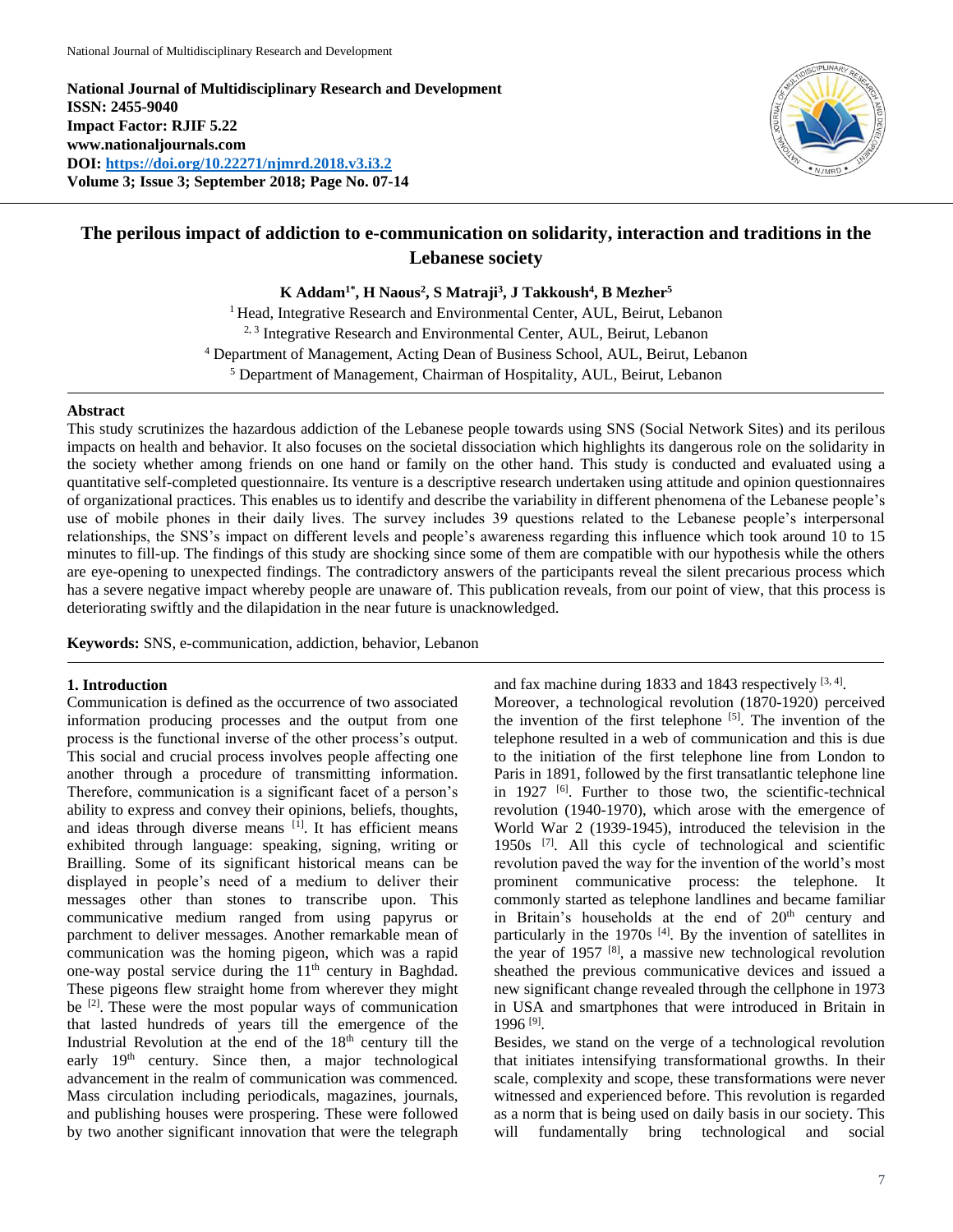consequences that amend the way we live, work, and relate to one another. Being in a society powered by technology, this continuous engagement with our smartphones, tablets, laptops, and other internet-based technologies is rapidly becoming the norm <sup>[10]</sup>. For instance, billions of people socialize with each other using various types of social media such as Facebook, WhatsApp, Twitter, Viber, etc. instead of face-to-face interaction [11]. The prospects of people's interconnection by mobile devices, with exceptional processing power, storage capacity, and access to knowledge, are unconstrained.

Communication can be divided into two significant categories: direct communication and indirect communication. Direct communication, also called face-to-face or verbal communication, is a process that happens between two or more individuals. Within it, we can sense an interaction of the body, soul, and structure, which mirror an impressionistic atmosphere of solidarity. On the other hand, the indirect communication can be defined as a process of communication between two or more individuals via a virtual medium [11]. Unlike the direct one, we do not sense an interaction of the body, soul, and structure. It is merely an interaction behind the screens of our mobiles where emoticons and text messages are sent. These messages usually do not resemble the reality of the situation and intentions which may provoke an atmosphere of acting that leads to misunderstanding and therefore miscommunication. Acting can be demarcated as performing art in which movement, gesture, and intonation are used as a matter of mimicry and imitation <sup>[12]</sup>. This relentless connection may divest us of one of life's most critical assets: the time to pause, reflect, and participate in momentous discussions.

### **2. Problem statement**

One cannot deny the importance of communication in our lives. Clear positive impacts are present but its negative invisible dangerous impacts are ruining our good Lebanese traditional habits, ethics of social communication, physical and mental health and many other facets which can be clear with the advancement of this e-communication whether economically, socially, or even politically. Simply, it can be defined as a double-edged weapon.

A majority of the Lebanese people who use their mobile phones prefer employing e-communication specifically social media on direct contact. Their unawareness of the subversive negative consequences of the social media deleteriously affects the quality of their interpersonal relationships and radically deteriorates their traditions in an accelerated time frame.

Social media has entrenched an upside-down shift on how we communicate with each other <sup>[13]</sup>. People in the past directly expressed their physical and emotional interaction through building strong bonds and interpersonal relationships with others. On the other hand, people nowadays have a systemic life. They prefer to display their interactions indirectly and verbally through social media in a consistent pattern, especially in family and friends' settings whereby they consume time mostly on mobile phones<sup> $[14]$ </sup>. Hence, they might sometimes rely on feeble e-connections more than the solid connections they might have when meeting directly.

Internationally, we could currently see a revolution in the people's concepts of communication where the direct and

physical interaction is accompanied to those related to special events or obligations such as attending weddings, funerals, etc. This state of superficial communication resulted from a radical change of the present technology that controls our emotions and relationships in our society [15]. This control is conspicuous regarding our attachment to the social platforms to escape from the economic or social issues. This attachment results mainly from the implementation of marketing strategies by certain companies that seek only profit and doesn't regard the impact on social relationships.

Indeed, this uprising technology leads to dissociation in some countries of the western society as well as some countries of the Eastern society, especially Lebanon. Lebanon witnesses a process of rapid communication that transgresses the profound norms and traditions of its people. Governed by traditions that pay great significance to the reputation, respect, and good manners, we can still mark the dangers of this invasive communication in individuals. The danger resides in the inevitable integration of mobiles in their lives that might deteriorate some of their emblematic human capacities such as compassion and cooperation. This results in a devastation of various relationships portrayed as intimate among peeps to being only shallow. The interpersonal relationships negatively affected the Lebanese people who live a harsh life that demands a less time-consuming interactive process. We could barely see a Lebanese citizen who does not befriend hundreds or maybe thousands of people not only as an act of insecurity but also to leech them for personal use in the future. Needless to say, as social media is becoming the axis of our lives, people are neither aware nor able to identify its destructive disadvantages listed above.

Therefore, this virtual communication is merely a superficial one that will lead to cancelling of others, where some people are considered only numbers with little or no importance. All these factors and changes have developed new data in regard to the type of people whereby we established new classifications designated into the following seven main categories:

- 1. Formal people: those whom we usually interact with on special events
- 2. Informal people: those whom we usually interact with for no specific reasons or events
- 3. Friends
- 4. Special friends: those whom we usually give them time and interest more than our families
- 5. Family
	- Kinships
	- Members
- 6. Groups
- 7. Pages
	- Family
	- **Business**
	- **International**

All these categories affect the type of communication among people. This kind of communication ranges from superficial, business, and intimate to love, addiction, and attraction.

#### **3. Research methodology**

The venture of this study is a descriptive research undertaken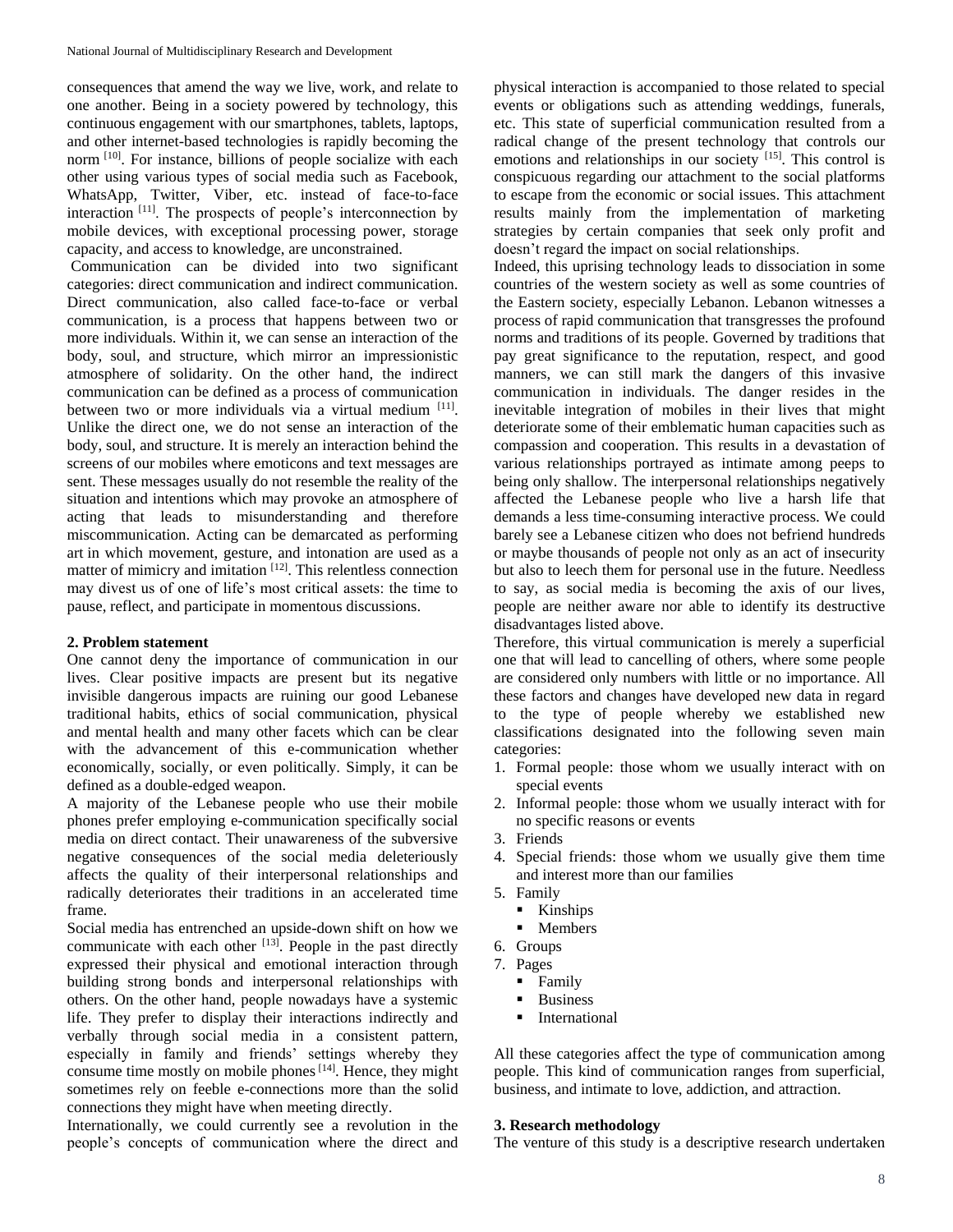using attitude and opinion questionnaires of organizational practices that enables us to identify and describe the variability in different phenomena of the Lebanese people's use of mobile phones in their daily life. Its design is a mixedmethod that includes multiple data collection: primary and secondary data. The primary data is initially collected through undisclosed examination on the Lebanese people use of mobile phones in order to mark their obsession with SNS (Social Network Sites). This data was provided by researchers who have performed interviews with the pedestrians and which have opened doors for the researchers to ask questions to discuss issues concerning the topic. They questioned many people all over Lebanon, and selected only those carrying smartphones to be examined. Hence, 500 Lebanese SNS consumers of both genders between 18 and 60 years old have completed the survey, which is translated to Arabic, for the researchers to assess the validation of the study. The secondary data is collected from various journal articles, publications, books and sites. The secondary data related to the field of communication, in general, was very abundant while that related to Lebanon, specifically e-communication, was so scarce that we could not find any that might develop our research in order to be compared with others. The time frame of this study is cross-sectional. The study is conducted and evaluated using a quantitative self-completed questionnaire. The type of questions is closed questions, also referred to as closed-ended questions. The study is settled in to investigate Lebanese people's acquaintance and awareness towards perceiving the impacts of SNS on them. It also scrutinizes their familiarity with the dangers of SNS as well as to defining their viewpoints. The survey includes 39 questions related to the Lebanese people's interpersonal relationships, the SNS's impact on different levels and people's awareness regarding this influence which took around 10 to 15 minutes to fill-up.

# **4. Results**

The findings of the study were collected by the integrative research team at AUL, who were highly knowledgeable with the statistical field which is guided by Dr. Jihad Takkoush. The data collection was based on the responses of the questionnaires given to the participants. The data was analyzed through Microsoft Excel, then the variables were evaluated through SPSS. Through this system, tables and charts are displayed, which were then converted to Microsoft Word in order to be further scrutinized and discussed. The results were as following:

- 1. 52.2% of the participants were females, whereas 47.1% were males and 0.7% didn't answer.
- 2. Among the participants, 54.5% were from Beirut, 3.8% from North, 8.3% from South, 4.5% from Bekaa, 20%from Mount Lebanon and 8.9% didn't answer.
- 3. Most of the participants were living in Beirut (52.5%), North (1.1%), South (5.6%), Bekaa (2.5%), Mount Lebanon (36.3%) and 2% didn't answer.
- 4. 36.5% of the participants were working in Beirut, 0.9% in North, 0.7% in South, 0.9% in Bekaa, 11.4% in Mount Lebanon and 41.8% were unemployed.
- 5. As well, 11.6% of the participants' age was in the range 14-18, 37.1% in the range 19-22, 27.7% in the range 23-

30, 13.2% in the range 31-45, 5.6% in the range 46-55, 4.7% in the range 56-65 and 10.1% didn't answer.

- 6. 17.4% of the participants had some high school education, 20.4% had high school graduate education, 18.1% had associate degree education, 5.6% had some college education, 25.1% had college graduate education, 6.5% had higher than college graduate education, 6.3% were uneducated and 0.6% didn't answer.
- 7. Concerning the occupation, 13.6% of the participants were self-employed, 40.3% were employees, 23.5% were out of work, 6% were homemakers, 14.3% were students and 2.2% were retired.
- 8. 67.4 % of the participants were single and never married, 27.6 % were married, 0.9 % were separated, 0.9 % were divorced, 1.8 % were widowed and 1.4% didn't answer.
- 9. 9.6 % of the participants' income was under 500, 27.6 % had income in the range 500-100, 9.9 % had income in the range 1000-1500, 3.8 % had income in the range 1500- 2000, 2.2 % had income more 2000 and 46.4 % had no answer.
- 10. 1.6% of the participants do not have smart phones, whereas 97.8% are having smart phones and 0.6% didn't answer.
- 11. Most of the participants (70.2%) cannot live without smart phones while, (28.9 %) of them can live without it and 0.9% had no answer.
- 12. 39.4% of the participants can stay without smart phones from 1-3 hours, 24.4% can stay from 4-6 hours, 12.5% can stay from 7-9 hours, 10.7% can stay up to a day, 12.1% can stay for more than one day and 0.9% didn't answer.
- 13. 29.8% of the participants check their phone every 10 mins, 26.6% check it every 10-30 mins, 23.7% check it every 1- 2 hours, 11.4% check it every 2-4 hours, 8.1% check it at the end of the day and 0.4% didn't answer.
- 14. 2.2% of the participants turn off their smartphones during the day, 29.5% turn it off at night, 2.2% turn it off on weekends, 1.8% turn it off on vacations, 62.4% do not turn it off at all and 1.9% had no answer.
- 15. 56.6% of the participants said that they do not wake up at night to respond to any notification while, 41.8% said they do and 1.6% didn't answer.
- 16. 45.6 % of the participants prefer to use Online Video, Voice and Voice Messages, 22.6% of them prefer to use Normal Phone Calls, 21.0% prefer to chat, 10.3 % prefer to use both Normal Calls and Online Video and Voice calls and 0.5% did not answer.
- 17. 32.4% of the participants reply immediately to chats, 19.0% postpone their replies, 2.0% do not reply at all, 46.1% reply sometimes depending on the person and 0.5% didn't answer.
- 18. 2.9% of the participants do not reply to siblings immediately, 74.5 % reply immediately, 20.8% sometimes reply immediately, 0.7% have no siblings on social media platforms and 1.1% had no answer.
- 19. 27.3% of the participants talk to 1-3 people on SNS, 30.6% talk to 4-6 people, 16.6% talk 7-9 people, 11.6% talk to 10-13 people, 3.6% talk to 14-16 people, 8.5% talk to more than 16 people and 1.8% did not answer.
- 20. 47.7% of the participants spend 1-3 hours on SNS, 28.4% spend 4-6 hours, 13% spend 7-9 hours, 5.1% spend 10-12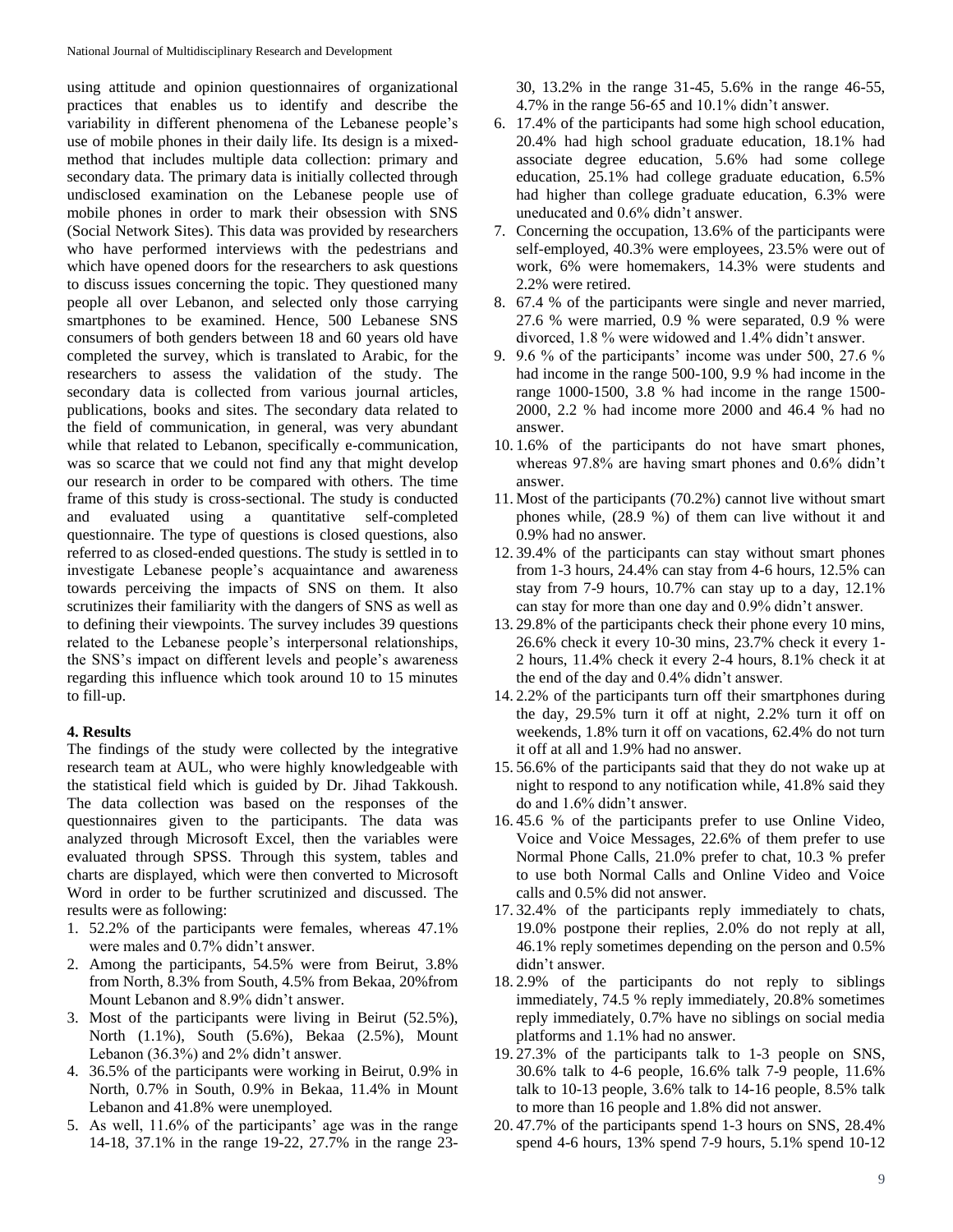hours, 4.7% spend more than 12 hours and 1.1% didn't answer.

- 21. 61.5% of the participants do not interact with people through SNS while, 37.6% of them do and 0.9% didn't answer.
- 22. 9.6 % of the participants do not communicate directly with family members while, 89.7% of them do and 0.7% didn't answer.
- 23. 74.0% of the participants talk to family members directly while, 25.1% send them a voice message and 0.9% didn't answer the question.
- 24. 61.1% of the participants said that they do not use SNS to communicate with parents even same house while, 37.4 % said that they do and 1.5% didn't answer.
- 25. 65.5% of the participants do not spend hours in the same room on their phones without speaking while, 34.2 % of them do and 0.3% didn't answer.
- 26. 75.8 % of the participants do not spend most of the time with friends without contacting relatives while, 23.9 % of them do and 0.3% didn't answer.
- 27. 22.7% of the participants do not know all extended family members while, 77.1 % of them do and 0.2% had no answer.
- 28. 27.5% of the participants do not communicate directly with extended family members while, 71.4 % of them do and 1.1% didn't answer.
- 29. 20.9% of the participants frequently see extended family members, 46.8% of them meet members several times per month, 19.6% occasionally meet them and 12.7% didn't answer.
- 30. 89.2% of the participants not risk health while using SNS,

9.9% of them do and 0.9% didn't answer.

- 31. 34.2% of the participants said SNS does not deviate their attention, 22.8% said yes it does, while 42.1% said maybe SNS deviates your attention and 0.9% didn't answer.
- 32. 8.3% of the participants mentioned that SNS causes over eating, obesity and no appetite, whereas 75.0% mentioned that it causes fatigue, eye problems, backache and headache, 12.2% mentioned that SNS causes all the abovementioned diseases and 4.5% didn't answer.
- 33. The majority of the participants (89.9%) think that SNS strengthen the relationship with extended family members, whereas (9.4%) of them think that it does not affect the relationship and (0.7%) had no answer.
- 34. Most of the participants (81%) said that the Lebanese traditions are affected by SNS, while (18.6%) of them said that traditions aren't affected by it and (0.4%) did not answer.
- 35. Mostly, (89.7%) participants used to visit family members more before, (9.8%) said that they weren't affected concerning visiting their relatives and 0.5% didn't answer.
- 36. 9.8 % of the participants see that relationships are stronger than before, while 89.7%.
- 37. See that SNS weakens relationships more than before and 0.5% had no answer.
- 38. 72.5% of the participants said that SNS does not affect private life negatively, whereas 26.6% said that it does affect it and 0.9% didn't mention their opinion.
- 39. 60.0% of the participants are not aware of the disadvantages of SNS, whereas 38.9% are aware of it and 1.1% had no answer



## **5. Tables and figures**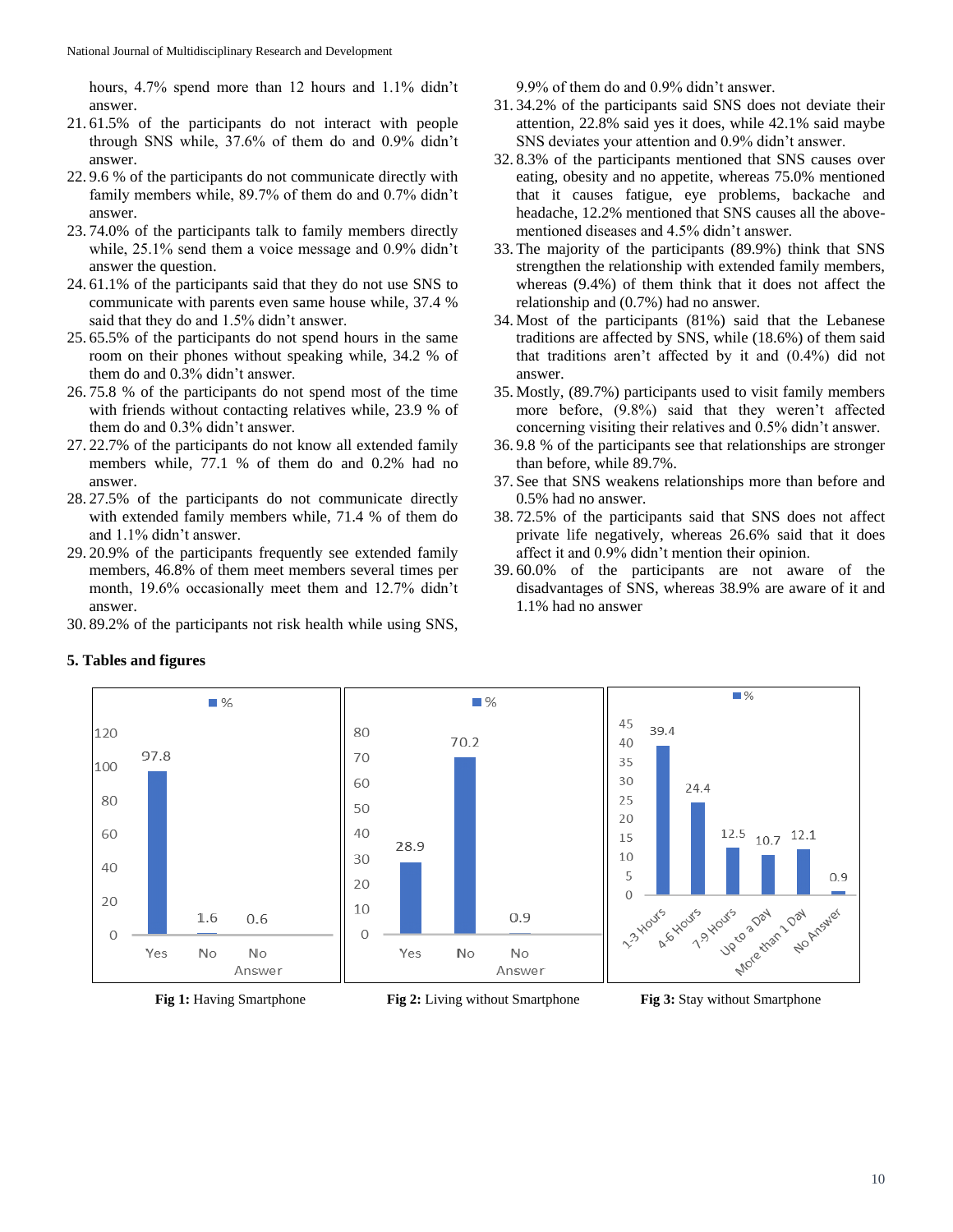



 $\blacksquare$  %









65.5

70

60

50

40

30

20

10

 $\mathbf 0$ 

34.2

Yes

 $\Box$  %





**Fig 10:** Use SNS to Communicate **Fig 11:** Spend Hours on Smartphone **Fig 12:** Contact Friends more

No

 $0.3$ 

No

Answer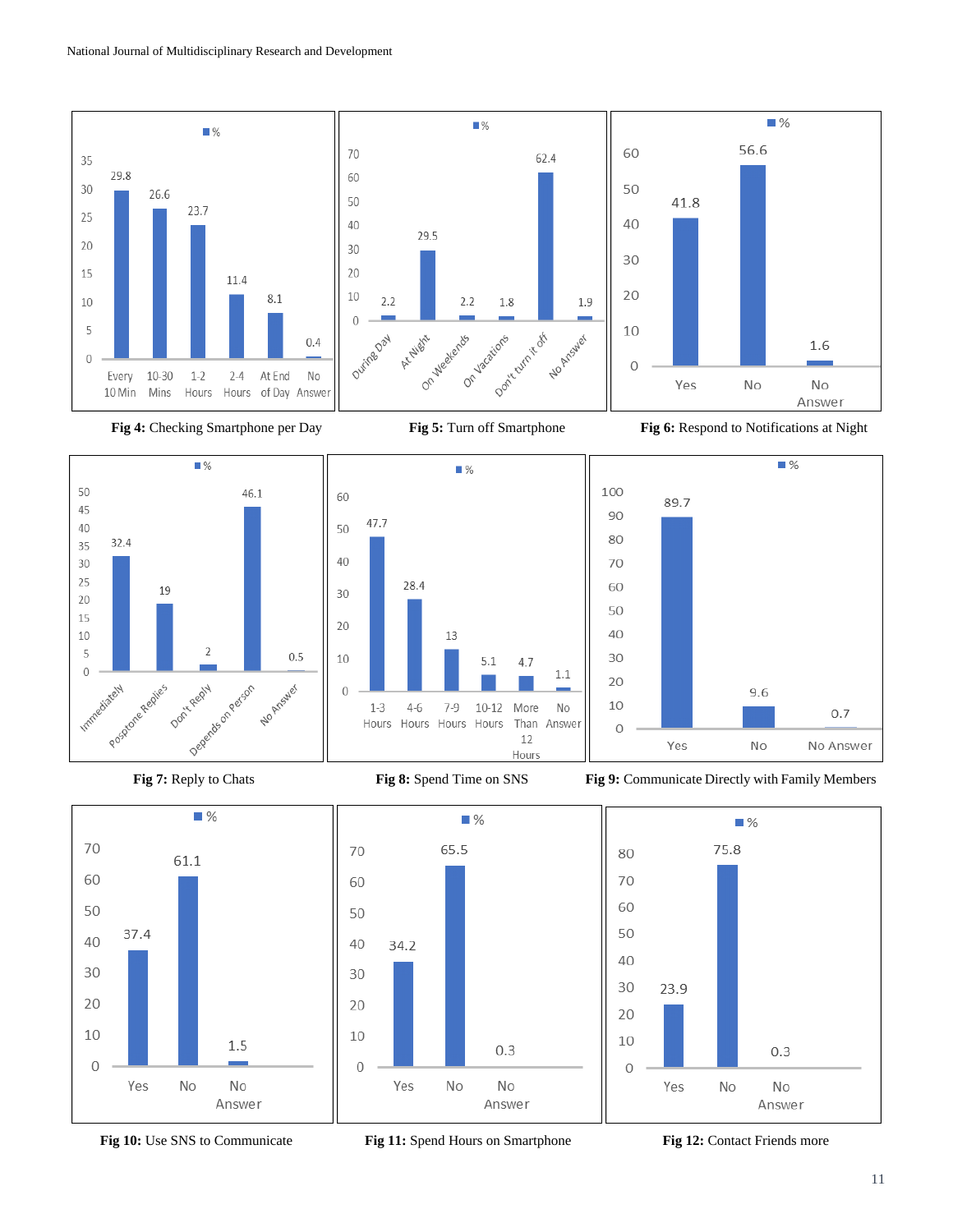

**Fig 16:** Affect Lebanese Traditions **Fig 17:** Used to Visit Family More **Fig 18:** Negatively affects their Private Lives

### **6. Discussion**

The results of this study were shocking since some of them were compatible with our hypothesis while the others were eye-opening on unexpected findings. However, the majority of the results support our hypothesis in one way or another.

The samples of the study are selected randomly but the results reveal that the bulk of the participants are the educated youth (64.8%). This indicates their awareness and supports the credibility of our research since most people who use technology particularly attain high academic degrees. These educated people utilize their smartphones more than others since they are familiar with their needs and goals compared with others. Most of them are employed (40.3%) and others have their own business (13.6%). There is a high communication among the participants which are mostly single (67.4%) compared to those married. Surprisingly, most of them did not provide us with their incomes (46.4%) and that might be because they:

- Are unemployed.
- Have high incomes and are afraid to declare because of the government's taxes
- Are students who are financially supported by their parents
- Work in governmental jobs and other jobs whereby they are afraid of revealing information since the Lebanese laws prohibit a person from having a job other than his/her governmental job.

On the other hand, most of our study is based on other single participants whose incomes range mostly between 500-1000\$ (27.6%). This result reveals the low income of more than one quarter of Lebanese people. The most striking result was that the 9.6 % that earn less than 500\$ per month which is not enough for the single people's sustainability, how might it be enough for the married couples, especially those who have children?

### **The social media platforms**

A high dependency on smartphones is shown in accordance with an outstanding number of people who use them (97.8%) in comparison with others who don't  $(0.6\%)$ , Fig.1. There exists an addiction on these smartphones with around 70% of the participants who do not consider living their lives without them while (28.9%), Fig.2, which was also a shocking and unexpected percentage, dare to live their life peacefully without them. This reveals that Lebanese people are exhausted and prefer not to use them despite their attachment to them. Undeniably, findings that reveal almost 75% of those who stay without their smartphones are obliged not to use them, Fig.3, and this can be explicated that some of them:

- Make calls rather than receiving them
- Working in offices whereby landlines are available and much cheaper than smartphones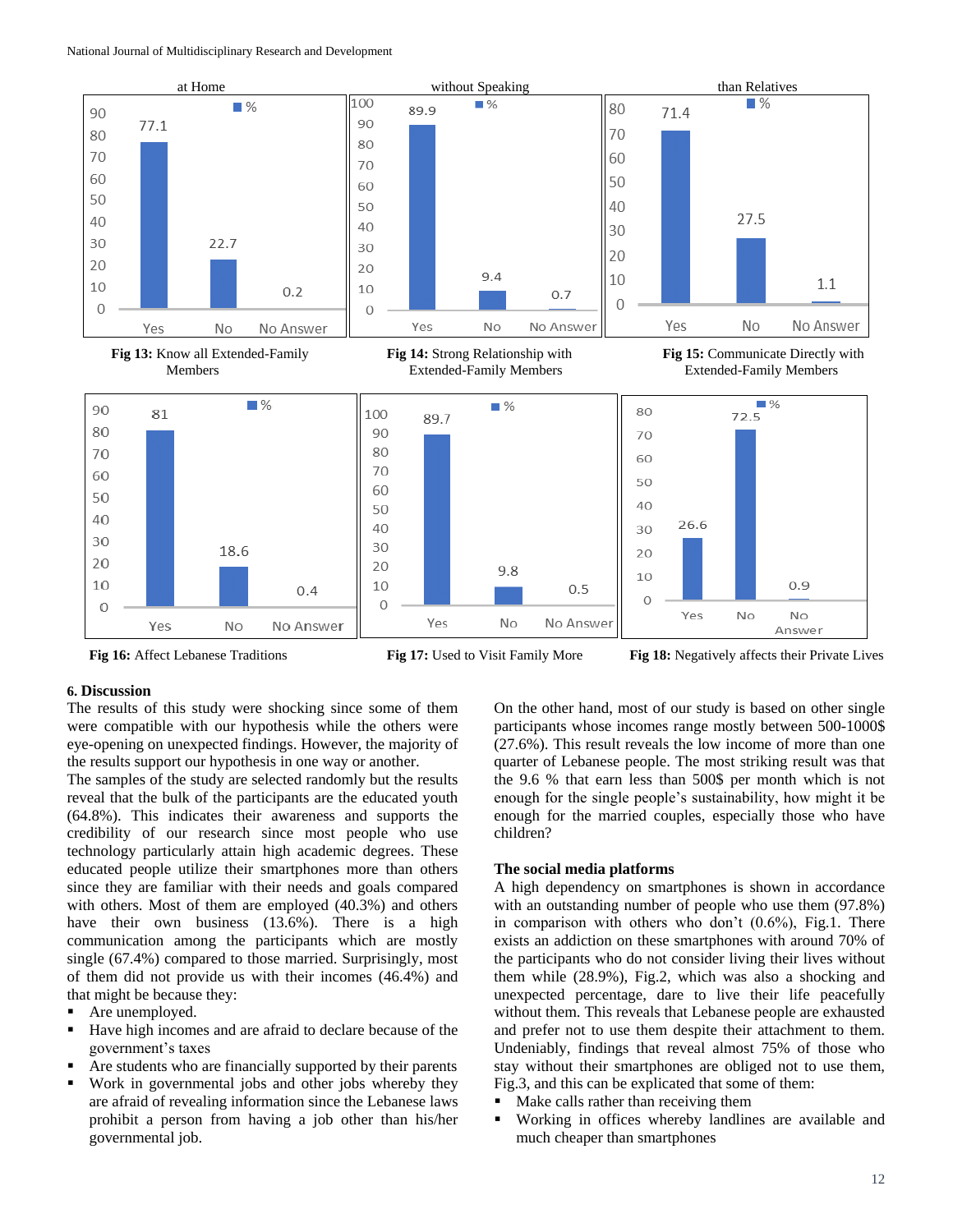**Might not have people to communicate with through** applications but through calls only.

Surprisingly, each day, they check their smartphones every 10min (29.8%) which means 96 times per day thus showing an extremely high addiction, particularly for the youth. Half of them check them between 11min and 2 hours which means 50 times per day which also show their high addiction (Fig.4). These "check-ons" do not include the time that they spend on applications such as WhatsApp, Facebook, Twitter, YouTube, and others or even on calls. This addiction might lead to nervousness and self-torture out of regular checking of these smartphones. This remarks that around 70% of Lebanese people are highly addicted to these smartphones, whether for work or any other scope, despite the fact that our observation was based on using them for means of entertainment. Moreover, some of them are always willing to communicate with others since a huge number of participants do not turn their smartphones at all (62.4%), in comparison with (29.5%), a percentage that supports our hypothesis, who turn them off at night which indicates that they would not like to communicate. The rest of them still have their private lives and turn them off during the day, weekends, and vacations (6.2%) and this is also notable whatever the importance of the call is (Fig. 5). In addition, addiction is also prevalent on great number of participants who wake up at night and respond to any notification (41.8%) while the rest do not respond at all and that may be out of exhaustion or sleep (Fig. 6).

Because they get bored of chatting, (45.6%) prefer using calls, video calls, and voice messages, but still, (21%) prefer chatting because they like to blur their real state in not expressing their feelings fully and don't like the interruptions in connection that happens through online calls. (22.6%) prefer regular calls due to the weak connection present in Lebanon and due to their confidentiality. Depending on the person, (46.1%) reply sometimes to the chats which shows that they are moody (Fig. 7). When it comes to communicating with siblings, (20.8%) reply sometimes to them and this is abnormal because this exposes acting especially when pretending that they are busy.

Almost 75% of participants spend around 1 to 6 hours on SNS which deteriorates their health (Fig. 8). 89.7% communicate directly with their family members and this answer is considered ambiguous since the observation shows that the majority does not communicate. Also, 9.6% do not communicate with their family members which signifies unusual and shallow relationships (Fig. 9). 34.1% of them prefer to use SNS to communicate with their family members especially in the same house rather than face to face 61.1% (Fig. 10). In the same house too, 34.2% do not speak to their family members when using their smartphones which displays dissociate and uncommunicative family relations (Fig. 11). This is very strange because it reveals that the Lebanese people are not willing to meet their family members which shakes the family principles, how come if they were immigrants?

23.9% spend most of their time with their friends without contacting their family while the rest do contact them (Fig. 12). This shows the beginning of the family dissociation since the participants do not share their daily life events with them. 22.7% do not know their extended family members (Fig. 13)

but 89.9% of them acknowledge that they have strong relationships with them (Fig. 14) though 27.5% of these participants do not communicate directly with them (Fig. 15), which shows contradiction in their answers as a result of their shyness if people acknowledge that they have poor relations with their family. Around 50% of them rarely see their extended family members which is exposed to a decrease by time.

89.2% do not will to risk their health for the sake of SNS, though they ironically acknowledge that it causes them a lot of health problems mainly fatigue, eye problems, backache, and headache (75%).

This is a medical problem that is spread among the adults as a result of exaggerated use of smartphones knowing that this is unhealthy for them. The use of these smartphones is also very perilous for the new generation that affects them physically and psychologically, though they are unaware of the risky health problems with the absence of the parents' guidance [16]. 81% of the participants agree that the Lebanese traditions are deteriorating rapidly due to e-communication and surprisingly they do not solve this problem (Fig. 16). 89.7% of them agree that the Lebanese people used to visit their family more than today and that they also used to have stronger interpersonal relationships than now (Fig. 17). Moreover, 72.5% claim that using social media around the clock negatively affects their private lives (Fig. 18), but astonishingly, 60% are aware of the destructive disadvantages of SNS. These results extremely show the contradiction among the participants' responses.

#### **7. Conclusion**

This study reveals the hazardous addiction of the Lebanese people towards using e-communication whether on health or behavior. It also shows the societal dissociation which highlights its perilous role on the solidarity in the society whether on friends on one hand or family on the other hand. This was very clear through the answers of the participants which were wavering between those who were superficially attached to the Lebanese traditions that comprise a support of unity, and the same participants' answers which were actually contradictory to this concept.

This silent dangerous process has a severe negative impact which people are unaware of though from our point of view, which this publication reveals, that this process is deteriorating swiftly and we are incapable of acknowledging its dilapidation in the future.

#### **8. Recommendation**

This publication stresses on the deleterious impacts of ecommunication, thus precautions and solutions should be taken into consideration because this obstacle stretches to a large scope of the Lebanese people which in turn affects their health and fundamental manners.

Fast solutions should be also regarded because this problem is moving towards an escalating negativity. These solutions are divided into three categories:

- $\checkmark$  **Personal:** Each individual should start applying the manners of solidarity and communication on himself/herself.
- $\checkmark$  Community: NGOs have significant roles in restraining this problem through raising cultural awareness and in